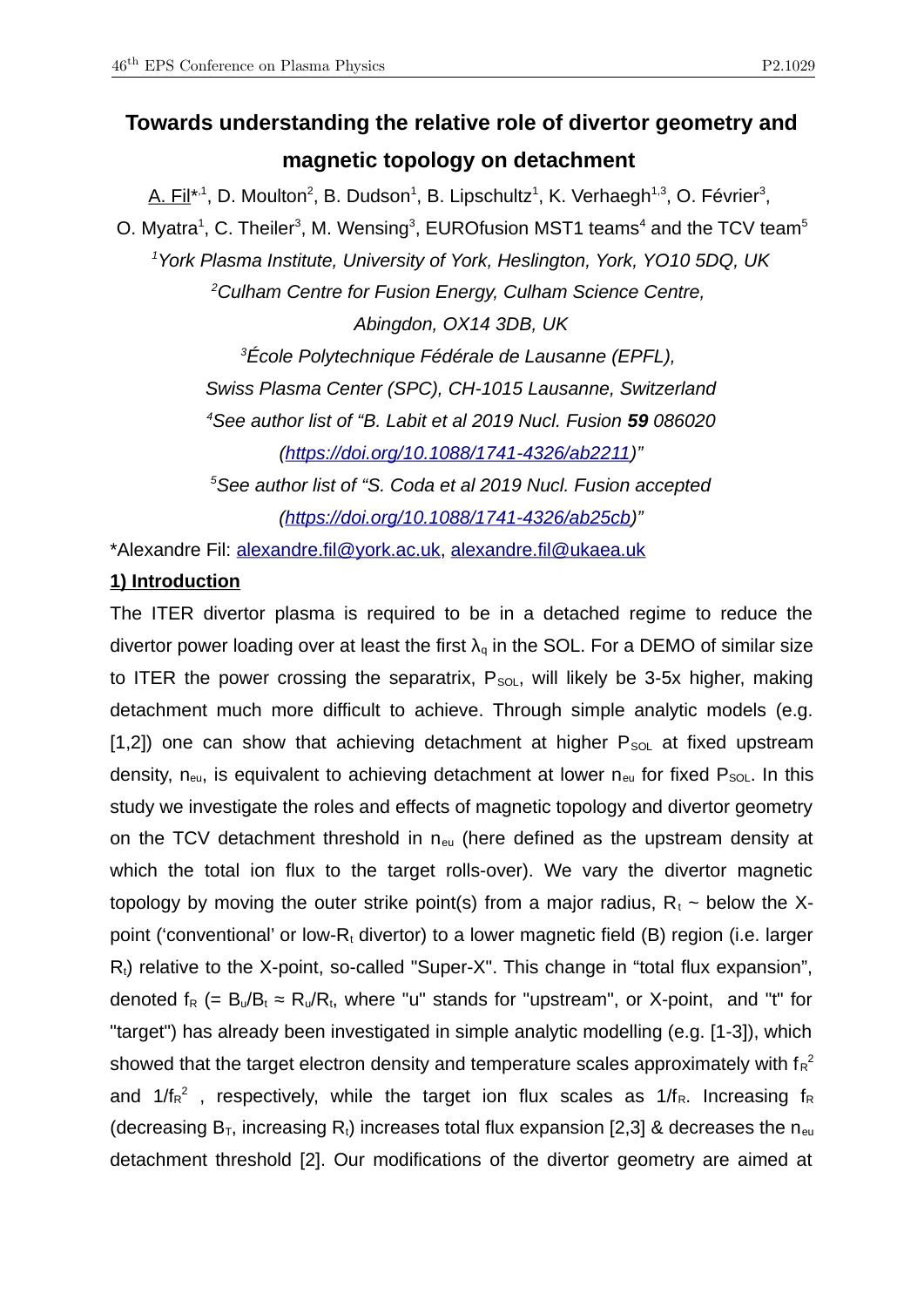examining the effect of varying the trapping of neutrals in the divertor, by adding baffle structures or changing the angle between the divertor leg and the divertor target (i.e. going from a 'vertical' to a 'horizontal' target).

Our studies utilise the 2D transport code SOLPS-ITER [4] to both explain TCV experimental results on total flux expansion (section 2) and to study the relative effect of changes in magnetic topology and divertor geometry on the  $n_{\text{eu}}$  detachment threshold (section 3).

### **2) Lack of effect of total flux expansion on TCV detachment**

Experiments on the TCV tokamak [5] have been conducted to investigate the effect of total flux expansion on detachment, especially its effect on the detachment density threshold. The midplane density was ramped up for 4 different configurations, with  $R_t$ ranging from 0.62 m to 1.06 m, an increase in total flux expansion (f<sub>R</sub>) of ~ 1.7. Special care was taken to obtain similar upstream plasma conditions (including density, parallel connection length, input power and power crossing the separatrix).

The 2 best diagnosed configurations, which we focus on for the rest of the paper, are shown on the two left plots of Figure 1.

Both are ohmic L-mode plasmas with  $I_p = 320$  kA,  $B_T = 1.42$  T in which the density was ramped up from 0.35  $n<sub>G</sub>$  to 0.75  $n<sub>G</sub>$  (where  $n<sub>G</sub>$  is the Greenwald density). They correspond to R<sub>t</sub> ~0.68 m (TCV pulse 52066, referred to as the "low-R<sub>t</sub>" divertor configuration) and  $\sim$  0.92 m (52064, referred to as the "high-R ° configuration). The corresponding total flux expansion change is thus  $0.92/0.68 \sim 1.35$ . If total flux

expansion was the only change between those configurations, it would mean that the detachment threshold of the high- $R_t$  case would be 1.35 lower than the detachment threshold of the  $low-R_t$  case.



*Figure 1: B2.5 plasma grids ("low-Rt", "high-Rt", "low-Rt tilted", "high-Rt baffled"). Also shown is the position of the Thomson Scattering measurement, the Langmuir probes which cover the outer target and the position of the gas valve from which we puff particles in the simulation.*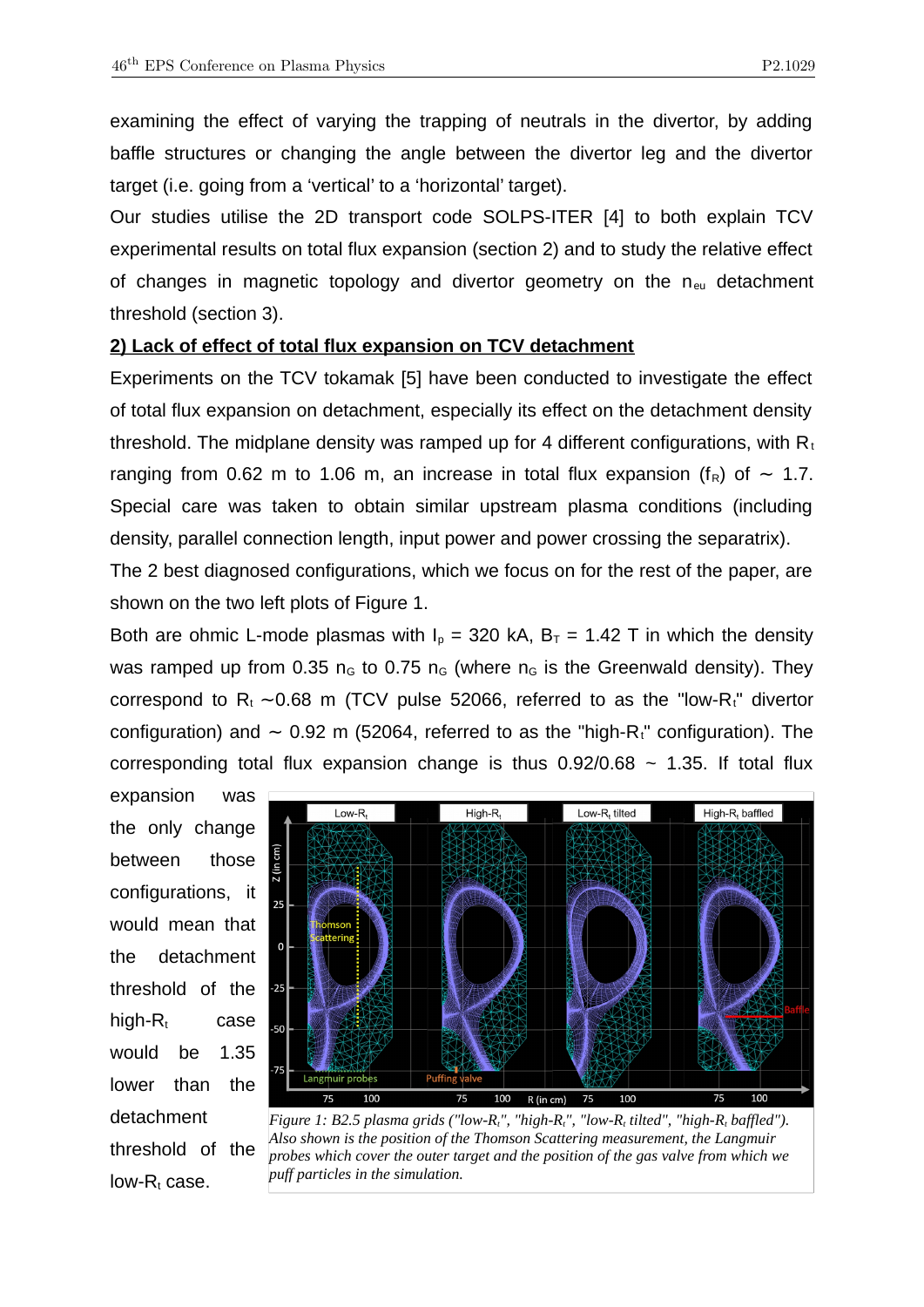However, in both experiments and modelling that is not the case. Both configurations detach at similar upstream densities within the experimental uncertainties, and even at lower upstream density for the low- $R_t$  than for the high- $R<sub>t</sub>$  cases in the modelling, as can be seen on Figure 2.

## **3) Examining the trade-off between magnetic topology and divertor geometry in modifying the detachment threshold**

With additional extensive modelling, we have demonstrated that two neutral effects vary

between the two TCV configurations and counteract the effect of total flux expansion. The first neutral effect is caused by the strike point to target angle which changes significantly between the low-R<sub>t</sub> configuration ('vertical' target) and the high-R<sub>t</sub> configuration ('horizontal' target; see both outer target strike points on Figure 1). By changing the low-R<sub>t</sub> configuration to match the angle of the large R<sub>t</sub> case (by tilting the TCV wall, see Figure 1) the low- $R_t$  n<sub>eu</sub> detachment threshold increases by a factor

 $\sim$  2, as shown on Figure 2, partially recovering the total flux expansion effect. However, it is not clear yet if this is mainly due to the strike point angle change or to the additional divertor volume that this configuration created (or both). We quantify the effect of the strike point angle on divertor trapping of neutrals in the divertor by defining the neutral trapping,  $\eta_{RI}$ , as the fraction of total ion target flux that is ionized in a flux tube just outside the

$$
\text{separatrix} \qquad \eta_{RI}[\%]=100\times \int \frac{S_{ion}dV_{ft}}{\Gamma_t}.
$$

Figure 3 shows that as the divertor target strike point angle changes ('a' to 'b') that the increase in detachment  $n_{eu}$  corresponds to a ~20% drop in  $\eta_{RI}$ ; there is some correlation between n<sub>eu</sub> and  $\eta_{RI}$ .



*configurations.* 

3 b) @rollover [10<sup>19</sup>/m<sup>3</sup>]  $2\vert$ d)  $1\overline{1}$ n<sub>eu</sub> Low-Rt  $\blacksquare$  High-Rt Experimental geometry nl  $6.0$ 6.5  $7.0$  $7.5$  $8.0$ 8.5  $9.0$ n<sub>RI</sub> (Recycling Ionisation in flux tube [%]) *Figure 3: Relationship between the upstream density detachment threshold and the percentage of the target ion current ionizing in the flux tube studied. a) low-Rt configuration; b) low-Rt tilted configuration; c) low-Rt baffled configuration; d) low-Rt tilted and baffled.*